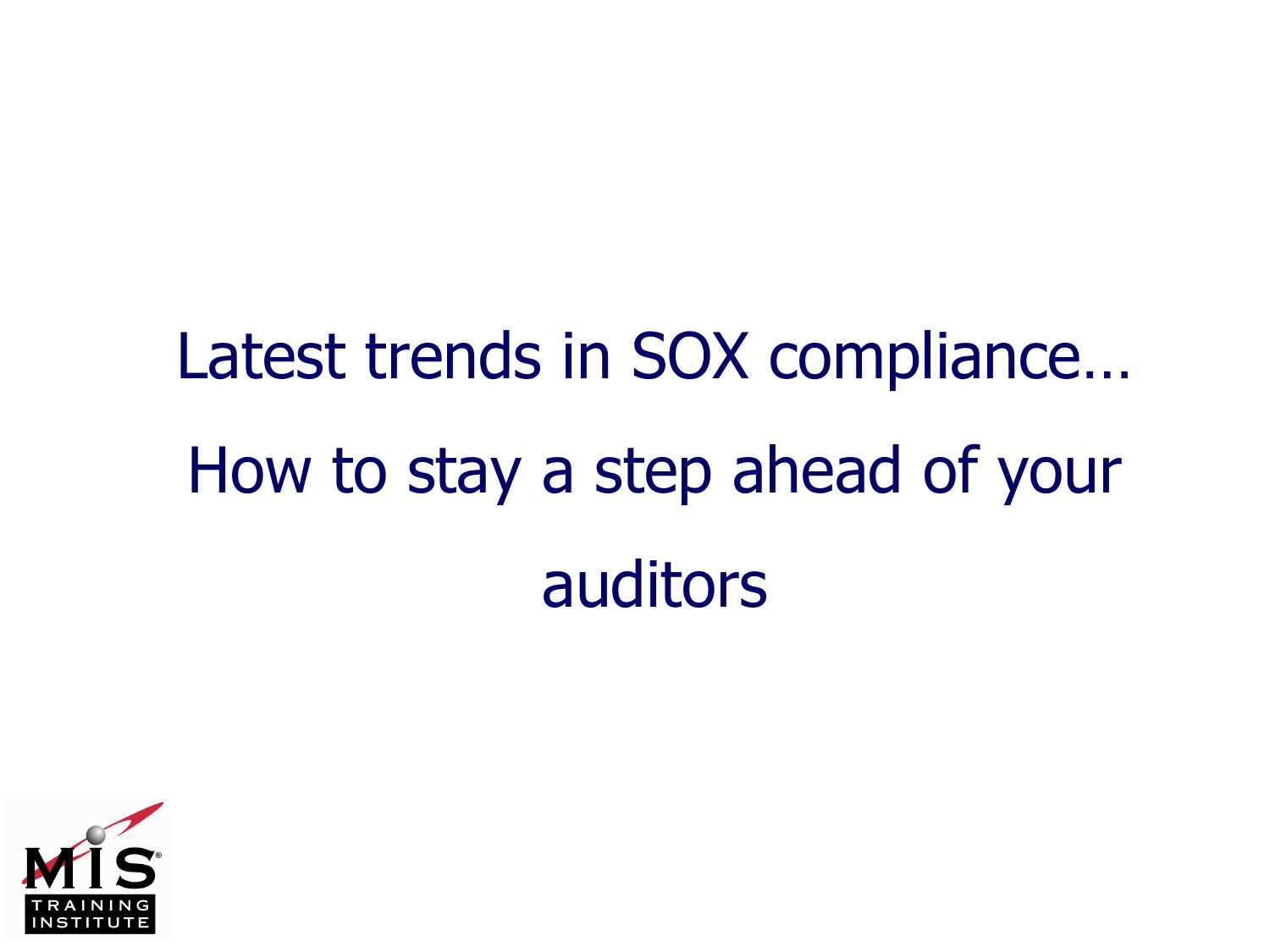# Course Outline

- **Introductions**  $\overline{\mathsf{L}}$
- The One… Configuration  $\Box$
- The One… Profile Option  $\Box$
- The One… Function  $\overline{\mathsf{L}}$
- Application Controls  $\Box$
- IT Users  $\overline{\mathsf{L}}$
- Lookback Procedures  $\overline{\mathsf{L}}$
- GRC software $\Box$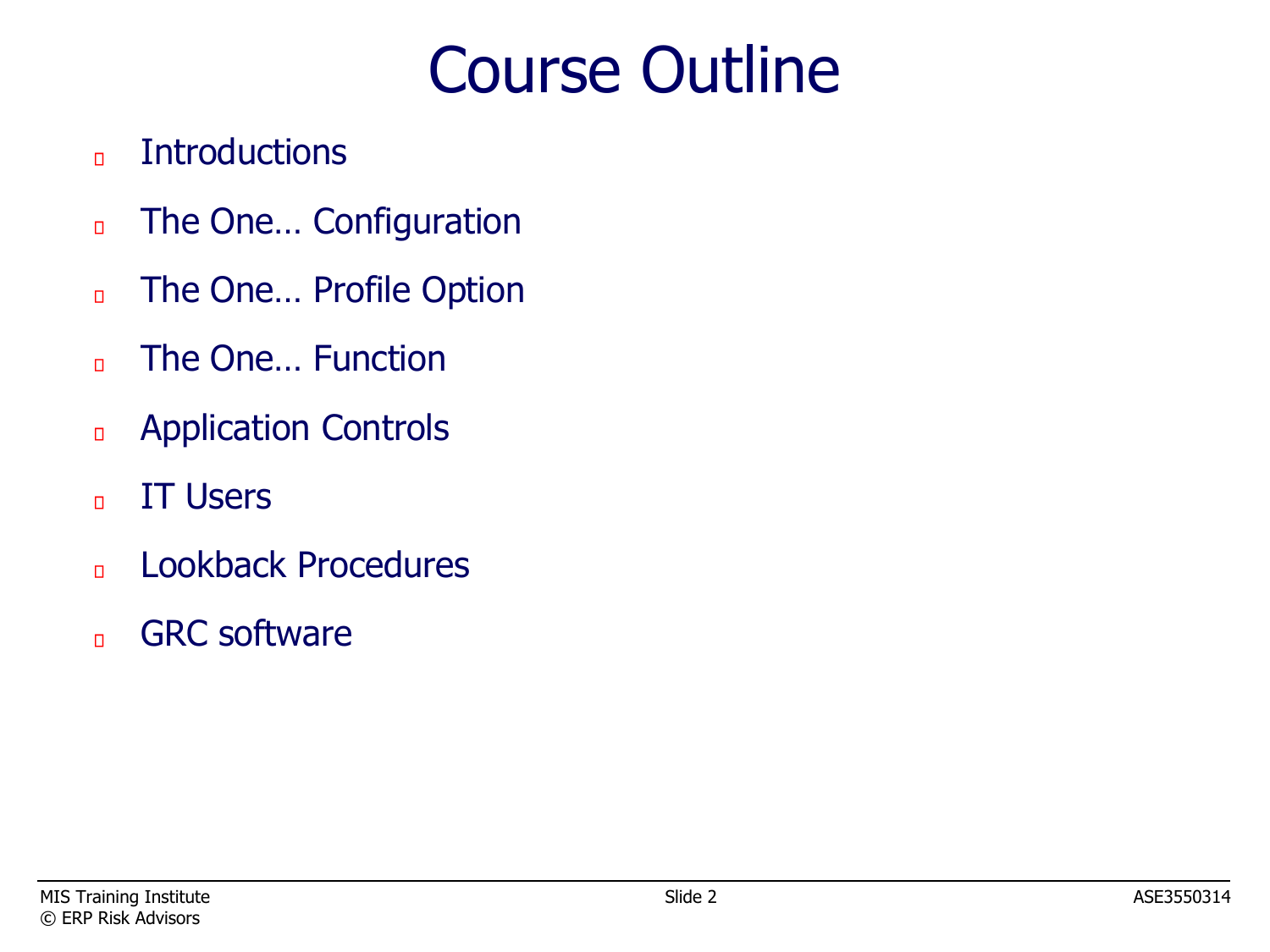### **Introductions**

#### Jeffrey T. Hare, CPA CISA CIA

- Founder of ERP Risk Advisors  $\Box$
- Written various white papers on Internal Controls and Security Best  $\Box$ **Practices**
- Frequent contributor to OAUG's Insight magazine  $\Box$
- Experience includes Big 4 audit, 6 years in CFO/Controller roles both  $\Box$ auditor and audited perspectives
- In Oracle applications space since 1997– both client and consultant  $\Box$ perspectives
- Founder of Internal Controls Repository public domain repository  $\Box$
- Author:  $\Box$ 
	- Book Oracle E-Business Suite Controls: Application Security  $\Box$ Fundamentals
	- Book: Auditing Oracle E-Business Suite: Common Issues $\Box$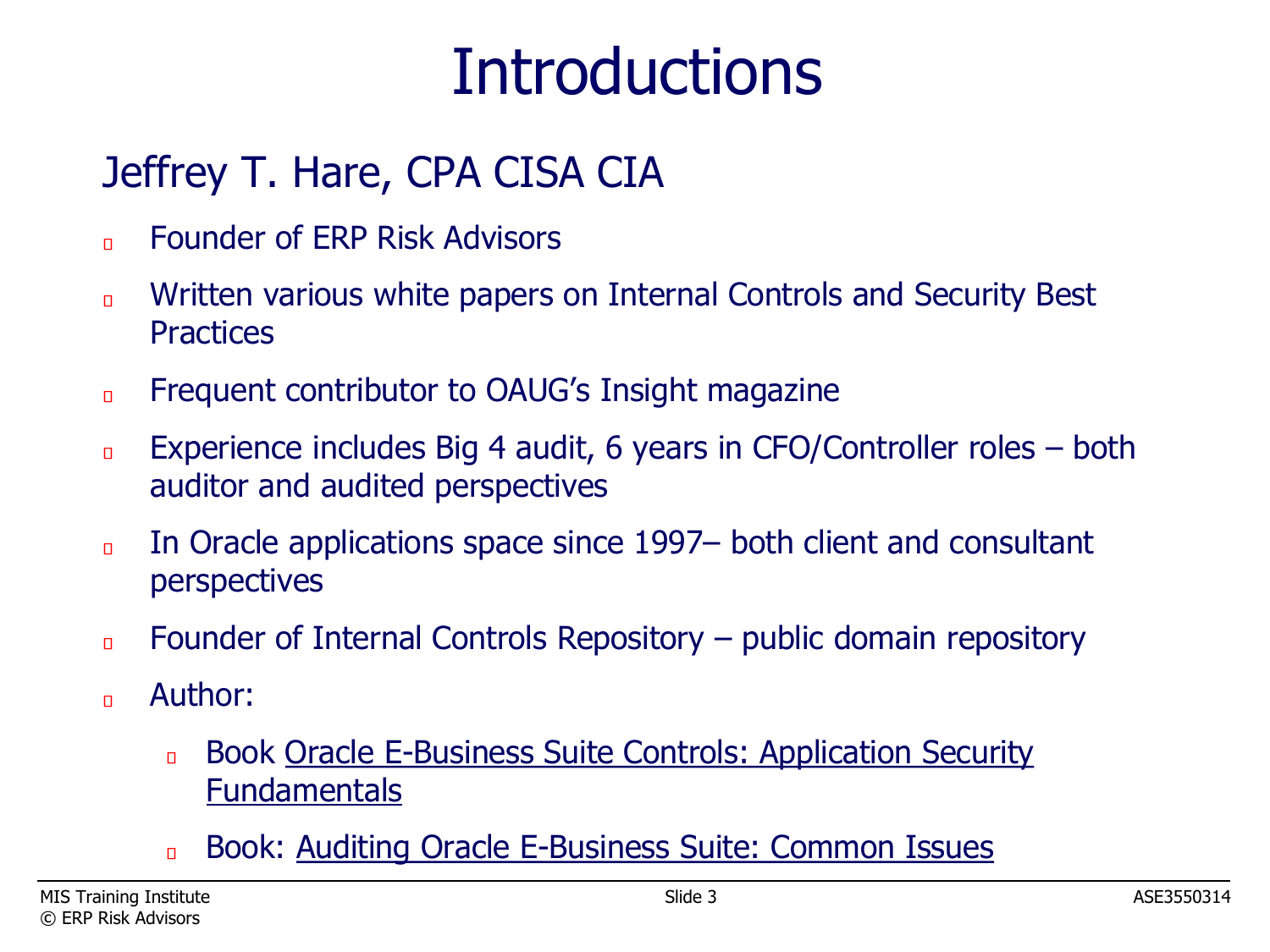#### The One… Configuration

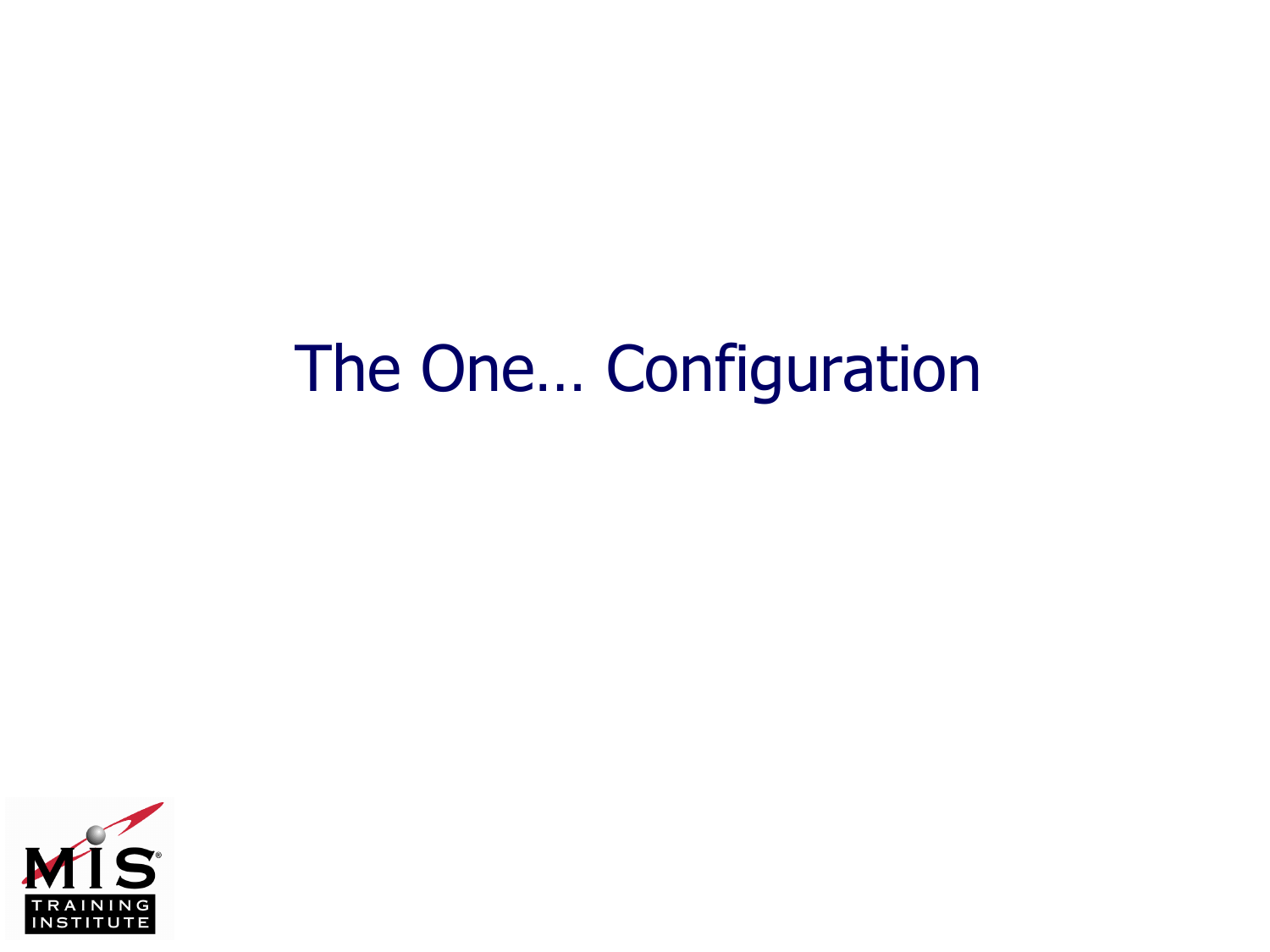# The One… Configuration

#### Journal Sources / Manual Journal Entries

| $\mathbf{x}$<br>o.<br>- 1<br>Solution Beacon Vision 12.1.3                                                                                                              |                         |                              |   |                         |        |     |                         |                          |   |                            |  |  |
|-------------------------------------------------------------------------------------------------------------------------------------------------------------------------|-------------------------|------------------------------|---|-------------------------|--------|-----|-------------------------|--------------------------|---|----------------------------|--|--|
| <b>ORACLE</b><br>File<br>Edit View Folder Tools Window Help                                                                                                             |                         |                              |   |                         |        |     |                         |                          |   |                            |  |  |
| $\bullet \circ \left( \bullet \circ \bullet \bullet \bullet \bullet \right) \times \circ \circ \bullet \bullet \right) \bullet \circ \bullet \circ \bullet \circ \circ$ |                         |                              |   |                         |        |     |                         |                          |   |                            |  |  |
| <b>HOX</b><br>O Journal Sources                                                                                                                                         |                         |                              |   |                         |        |     |                         |                          |   |                            |  |  |
| <b>Freeze</b> Journals<br>Import Using Key                                                                                                                              |                         |                              |   |                         |        |     |                         |                          |   |                            |  |  |
| Require Journal Approval                                                                                                                                                |                         |                              |   |                         |        |     |                         |                          |   |                            |  |  |
| Import Journal References<br>Effective                                                                                                                                  |                         |                              |   |                         |        |     |                         |                          |   |                            |  |  |
| Source                                                                                                                                                                  | Source Key              | Description                  |   |                         |        |     |                         | Date Rule                |   |                            |  |  |
| MANUAL                                                                                                                                                                  | MANUAL                  | MANUAL JOURNAL ENTRY         | ⊽ | п                       | П      | No. |                         | $\mathbf{R}$ l Roll Date |   | ≂∥LCI≜                     |  |  |
| 0106-GL-SOURCE                                                                                                                                                          | 0106-GL-SOURCE          |                              | ⊽ |                         | H      | No. |                         | ▼ Roll Date              |   | ≁∥Ld∣                      |  |  |
| ADP Import                                                                                                                                                              | <b>ADP</b>              | Imported from ADP File       | ⊽ | $\overline{\mathbf{v}}$ |        | No. | $\overline{\mathbf{v}}$ | Roll Date                |   | ≁∥LC∣                      |  |  |
| AL Purchasing                                                                                                                                                           | AL Purchasing           | External purchasing accruals | ⊽ |                         |        | Yes | $\overline{\mathbf{v}}$ | Roll Date                |   | $\overline{\mathbf{r}}$ Rd |  |  |
| <b>ASSETS</b>                                                                                                                                                           | <b>ASSETS</b>           |                              | ⊽ |                         |        | No. | ÷                       | Roll Date                | ٠ |                            |  |  |
| AX Inventory                                                                                                                                                            | <b>IC Translator</b>    | AX Inventory Entry           | ⊽ | H                       | $\Box$ | Yes |                         | ▼ Roll Date              | ÷ |                            |  |  |
| AX Payables                                                                                                                                                             | AP Translator           | AX Payables Entry            | ⊽ |                         |        | Yes |                         | ▼ Roll Date              | ÷ |                            |  |  |
| AX Receivables                                                                                                                                                          | <b>AR</b> Translator    | AX Receivables Entry         | ⊽ |                         |        | Yes |                         | ▼ Roll Date              | ٠ |                            |  |  |
|                                                                                                                                                                         |                         |                              |   |                         |        |     |                         |                          |   |                            |  |  |
| $+$ System<br>$+$ Other                                                                                                                                                 | $\overline{\mathbf{v}}$ |                              |   |                         |        |     |                         |                          |   |                            |  |  |
| Record: 1/?                                                                                                                                                             | $\cdots$                | <0SC>                        |   |                         |        |     |                         |                          |   |                            |  |  |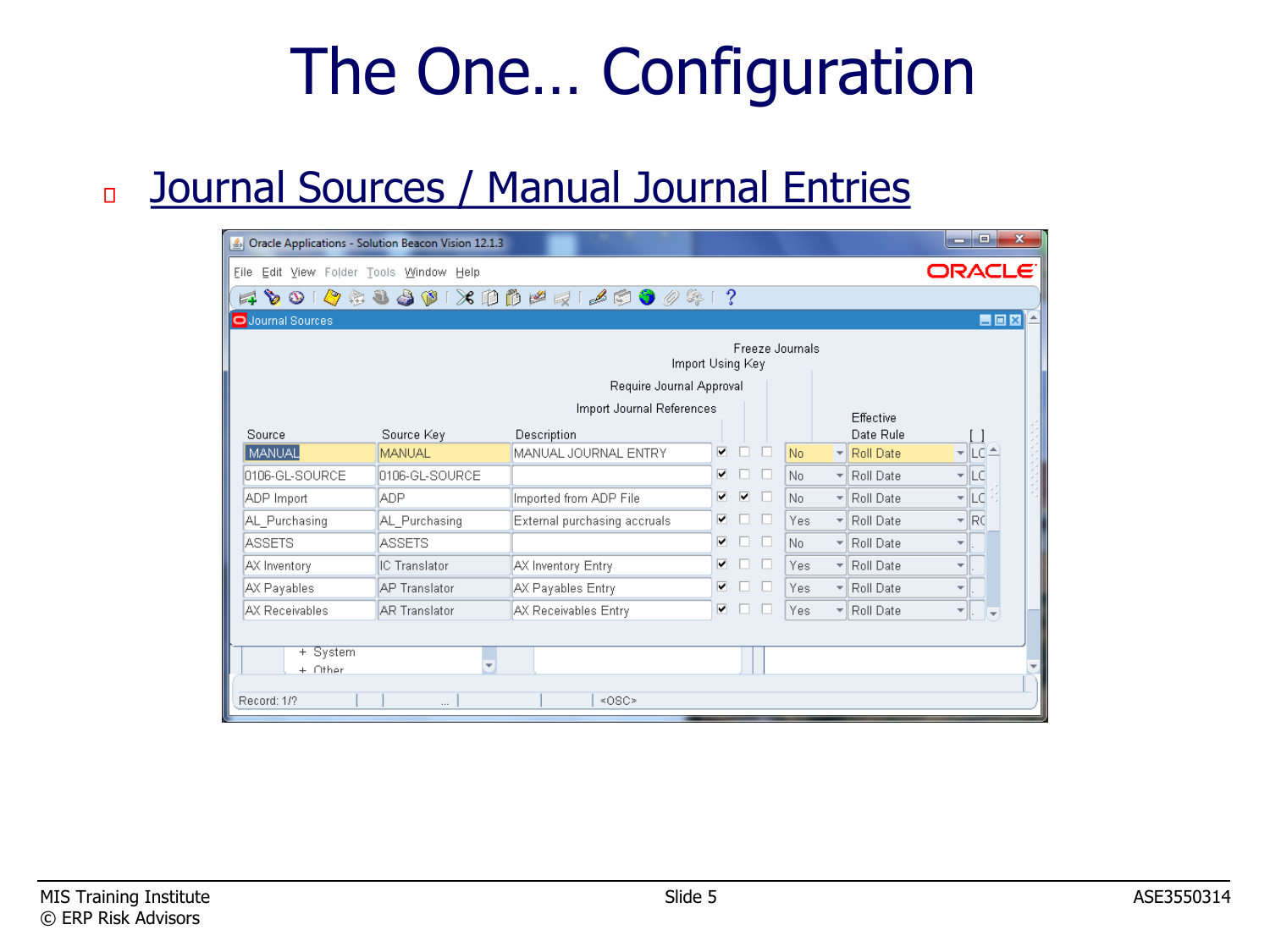#### The One… Profile Option

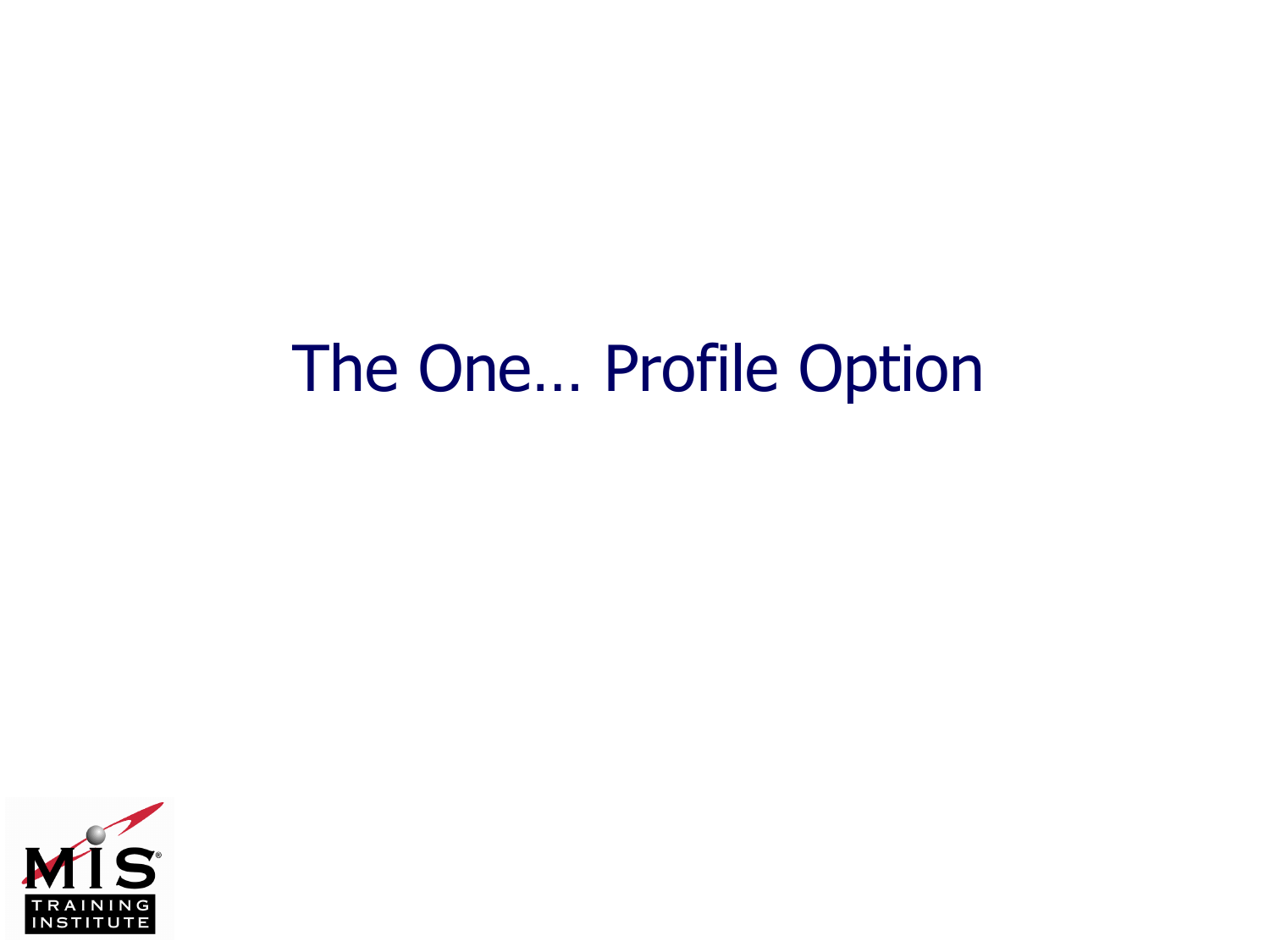# The One… Profile Option

- GLDI: Journal Source  $\Box$ 
	- In Validation of Source when importing a JE from Web ADI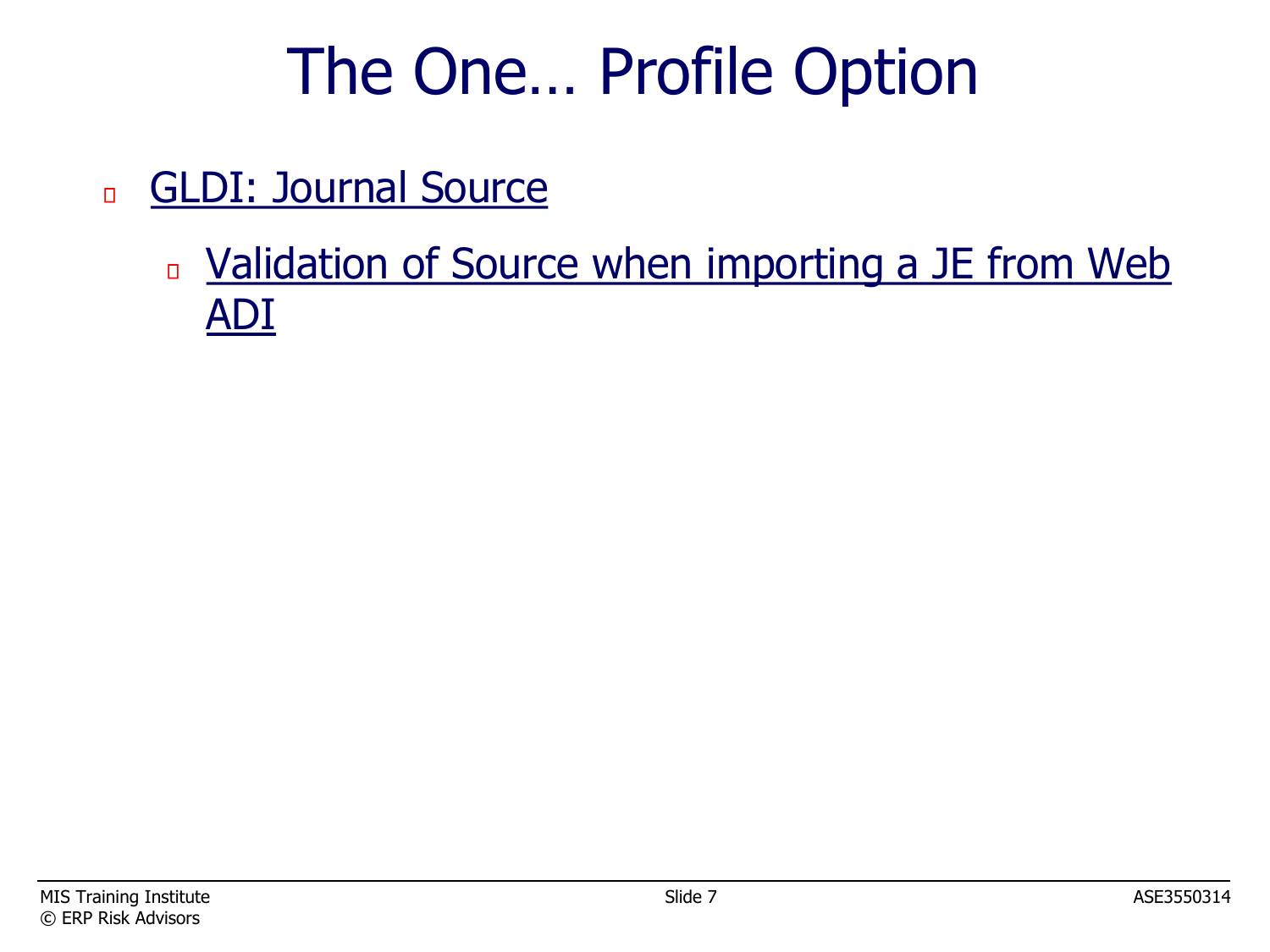#### The One… Function

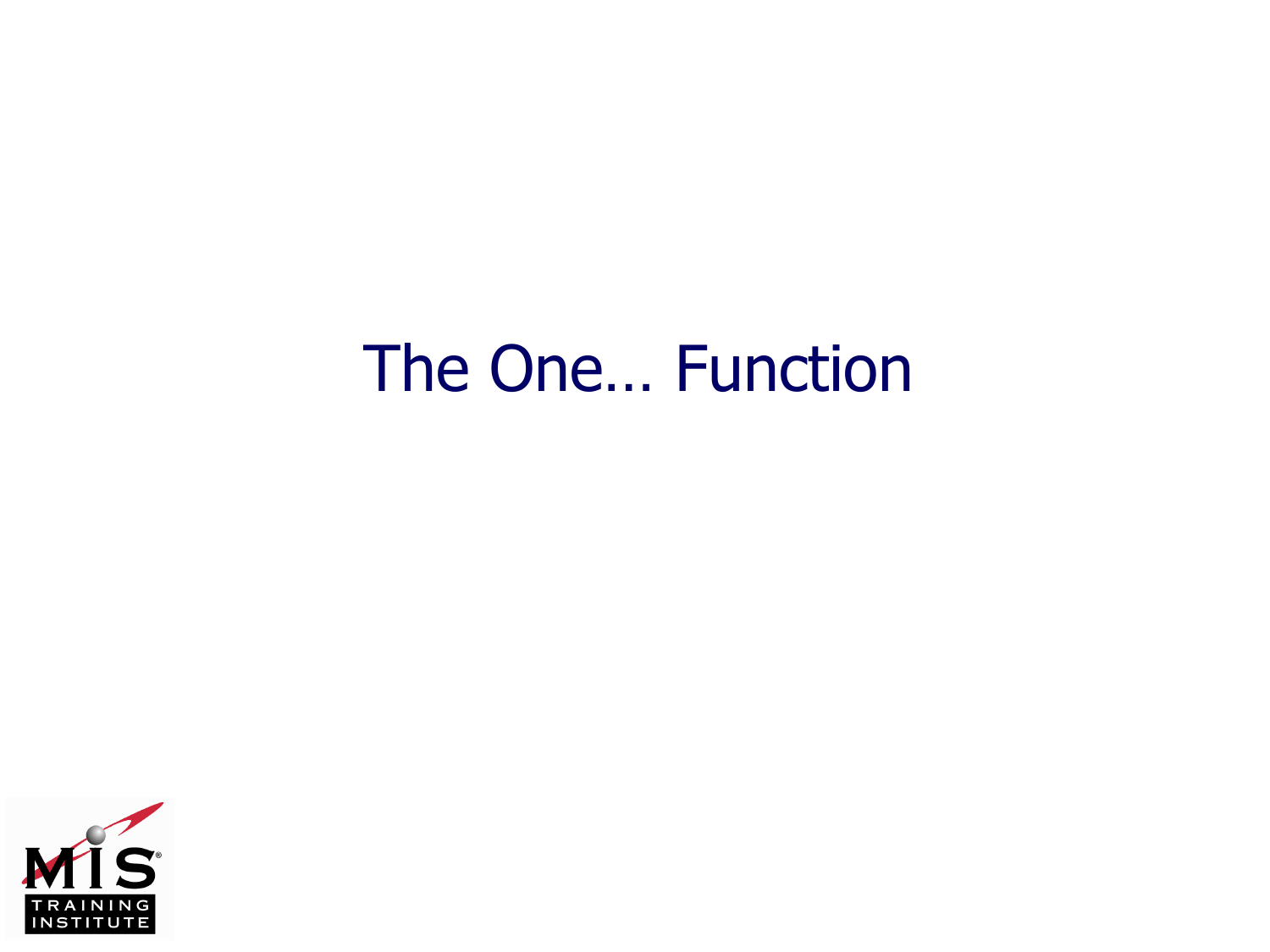# The One… The One… Function

|                                |                                      | W Navigator - Receivables, Vision Operations (USA)                                                                                                                                                                                                              |                             |                    |              |                                   | $-k$ |
|--------------------------------|--------------------------------------|-----------------------------------------------------------------------------------------------------------------------------------------------------------------------------------------------------------------------------------------------------------------|-----------------------------|--------------------|--------------|-----------------------------------|------|
| <b>Functions</b>               |                                      | Documents                                                                                                                                                                                                                                                       | Processes                   |                    |              |                                   |      |
| ÷<br>$\equiv$<br>÷.,<br>中<br>2 | $^{+}$<br>$^{+}$<br>$^{+}$<br>$^{+}$ | SLA: Subledger Application<br>Reports<br><b>Print Documents</b><br>Interfaces<br>Control<br>Notifications<br>Credit Management<br>Inquiry<br>- Subledger Accounting<br>Accounting Events<br>Journal Entries<br>Journal Entry Lines<br>+ Accounting<br>222222222 | Supporting Reference Balanc | $\Rightarrow$<br>⊨ | Top Ten List | 1. SLA: Subledger Journal Entries |      |
|                                |                                      |                                                                                                                                                                                                                                                                 |                             |                    |              | Qpen                              |      |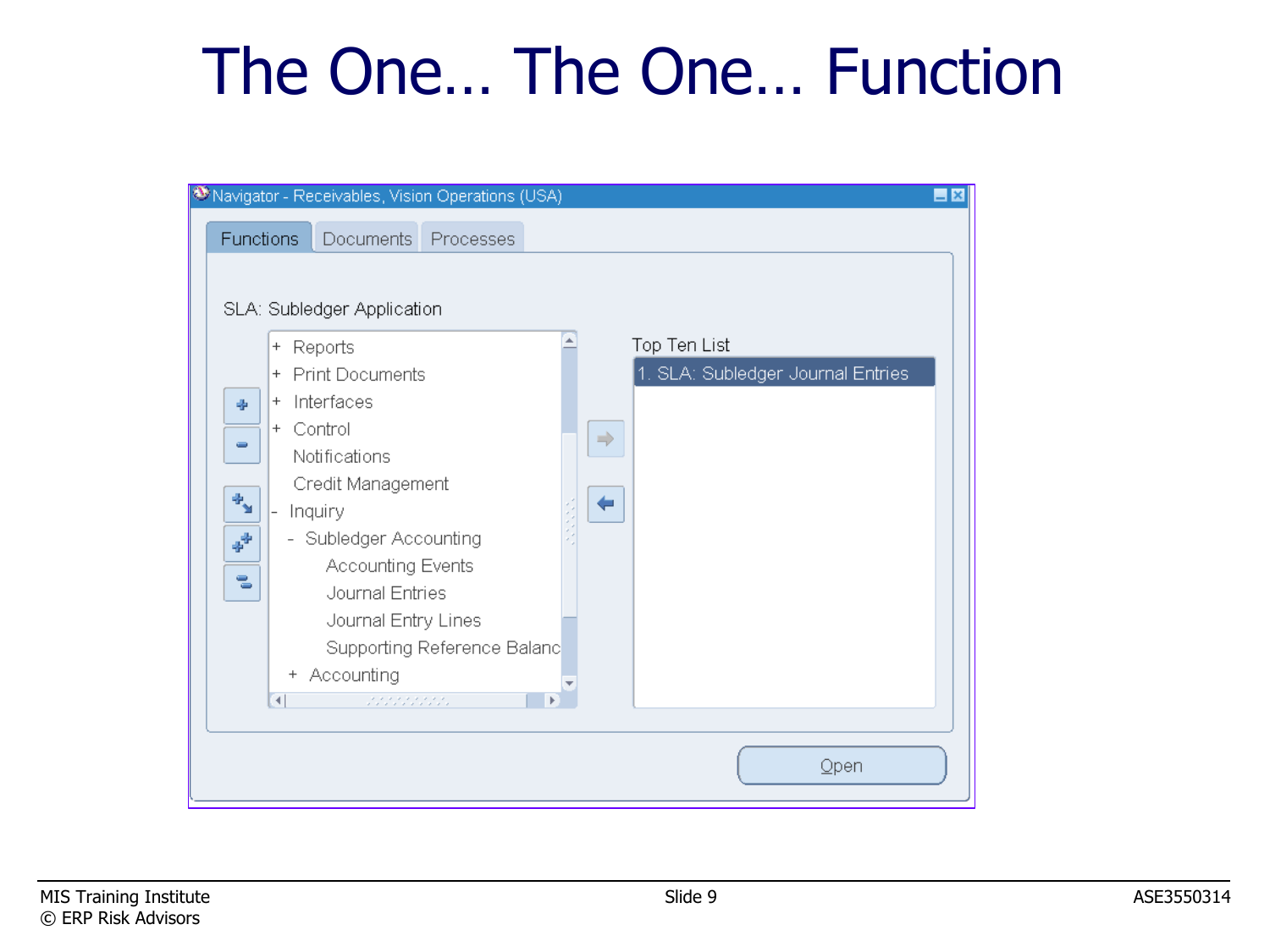#### The One… The One… Function

| <b>ORACLE</b>                                                                                                                                          |                                                                                                                                         |                                                                                                                                                                                     |                          |          |                                                                                                         |                                                                                                               |                  |                |                                                 |  |
|--------------------------------------------------------------------------------------------------------------------------------------------------------|-----------------------------------------------------------------------------------------------------------------------------------------|-------------------------------------------------------------------------------------------------------------------------------------------------------------------------------------|--------------------------|----------|---------------------------------------------------------------------------------------------------------|---------------------------------------------------------------------------------------------------------------|------------------|----------------|-------------------------------------------------|--|
|                                                                                                                                                        |                                                                                                                                         |                                                                                                                                                                                     |                          |          |                                                                                                         | $\overrightarrow{\mathbf{n}}$ Navigator $\overrightarrow{\mathbf{r}}$ Favorites $\overrightarrow{\mathbf{r}}$ |                  |                | Close Window Preferences Help                   |  |
| Subledger Journal Entries   Accounting Events                                                                                                          |                                                                                                                                         | <b>Supporting Reference Balances</b>                                                                                                                                                |                          |          |                                                                                                         |                                                                                                               |                  |                |                                                 |  |
| Headers   Lines                                                                                                                                        |                                                                                                                                         |                                                                                                                                                                                     |                          |          |                                                                                                         |                                                                                                               |                  |                |                                                 |  |
| <b>Subledger Journal Entries</b>                                                                                                                       |                                                                                                                                         |                                                                                                                                                                                     |                          |          |                                                                                                         |                                                                                                               |                  |                |                                                 |  |
| <b>Advanced Search</b>                                                                                                                                 |                                                                                                                                         |                                                                                                                                                                                     |                          |          |                                                                                                         |                                                                                                               |                  |                |                                                 |  |
| Show table data when all conditions are met.<br>Show table data when any condition is met.<br>Ledger<br>From GL Date<br>To GL Date<br>Journal Category | is<br>$\overline{\phantom{a}}$<br>is<br>$\overline{\phantom{a}}$<br>is.<br>$\blacktriangledown$<br>is<br>$\overline{\phantom{a}}$<br>Go | Specify parameters and values to filter the data that is displayed in your results set.<br>۹<br>E<br>(example: 13-Jul-2011)<br>E<br>Q<br>Clear Add Another Accounting Sequence Name | $\overline{\phantom{a}}$ | Add      |                                                                                                         |                                                                                                               |                  |                |                                                 |  |
| Create Journal Entry                                                                                                                                   |                                                                                                                                         |                                                                                                                                                                                     |                          |          |                                                                                                         |                                                                                                               |                  |                |                                                 |  |
| <b>Select Ledger</b>                                                                                                                                   |                                                                                                                                         | <b>Journal Entry Status</b>                                                                                                                                                         | <b>GL</b> Date           | Category | <b>Description</b>                                                                                      | <b>Update</b>                                                                                                 | <b>Duplicate</b> | <b>Reverse</b> | Complete                                        |  |
| No search conducted.                                                                                                                                   |                                                                                                                                         |                                                                                                                                                                                     |                          |          |                                                                                                         |                                                                                                               |                  |                |                                                 |  |
|                                                                                                                                                        |                                                                                                                                         |                                                                                                                                                                                     |                          |          |                                                                                                         |                                                                                                               |                  |                |                                                 |  |
| <b>Privacy Statement</b>                                                                                                                               |                                                                                                                                         |                                                                                                                                                                                     |                          |          | Subledger Journal Entries Accounting Events Supporting Reference Balances Close Window Preferences Help |                                                                                                               |                  |                | Copyright (c) 2006, Oracle. All rights reserved |  |
|                                                                                                                                                        |                                                                                                                                         |                                                                                                                                                                                     |                          |          |                                                                                                         |                                                                                                               |                  |                |                                                 |  |
|                                                                                                                                                        |                                                                                                                                         |                                                                                                                                                                                     |                          |          |                                                                                                         |                                                                                                               |                  |                |                                                 |  |
|                                                                                                                                                        |                                                                                                                                         |                                                                                                                                                                                     |                          |          |                                                                                                         |                                                                                                               |                  |                |                                                 |  |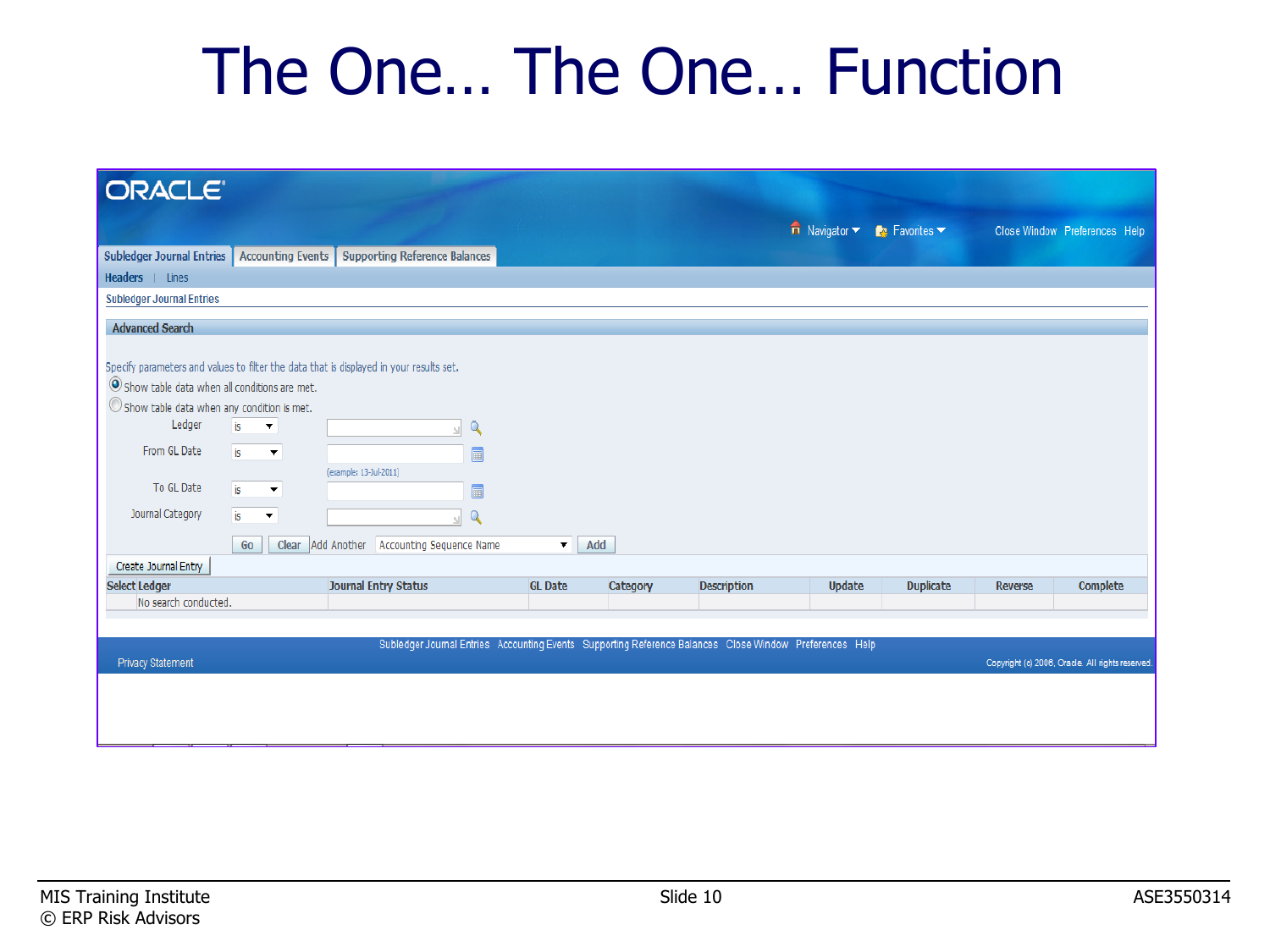#### Application Controls

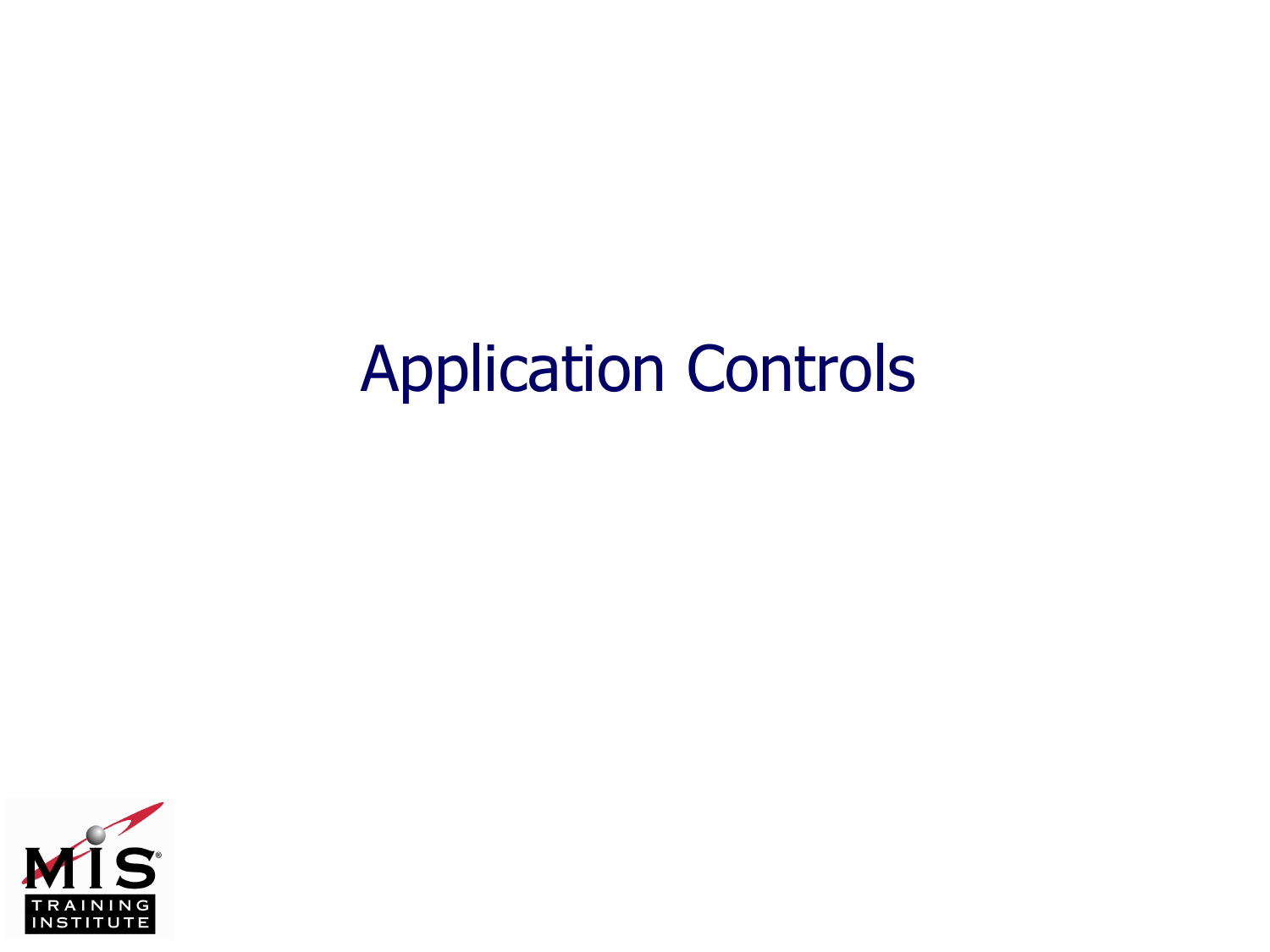# Application Controls

- Types of Application Controls  $\Box$ 
	- Journal Approval Workflow  $\Box$
	- AR Adjustments
	- **B** 3-way match

- Expected Controls  $\Box$ 
	- Configurations go through change control  $\Box$
	- No ability to override control  $\Box$
	- IT users should not have transaction $\Box$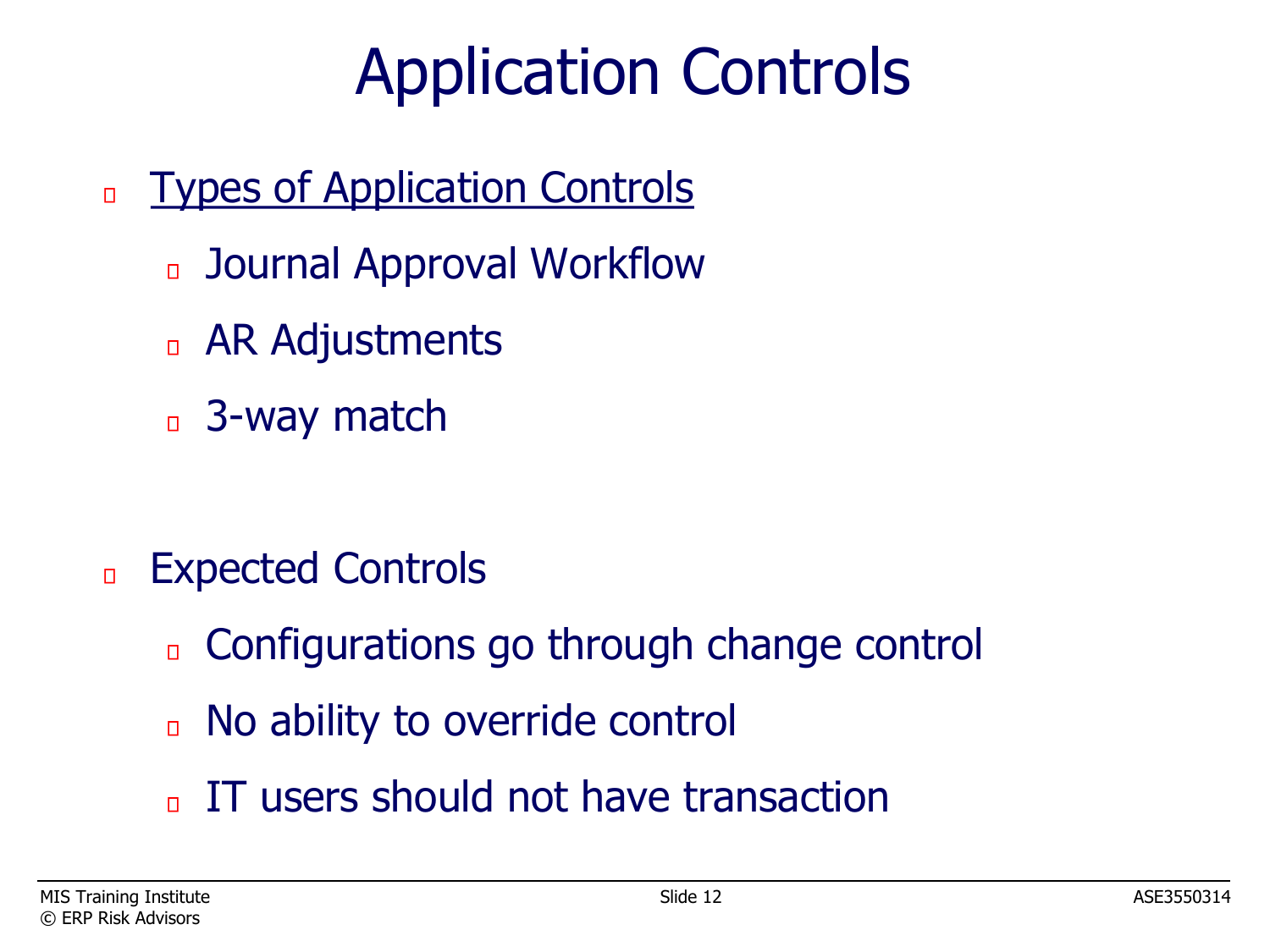#### IT Users

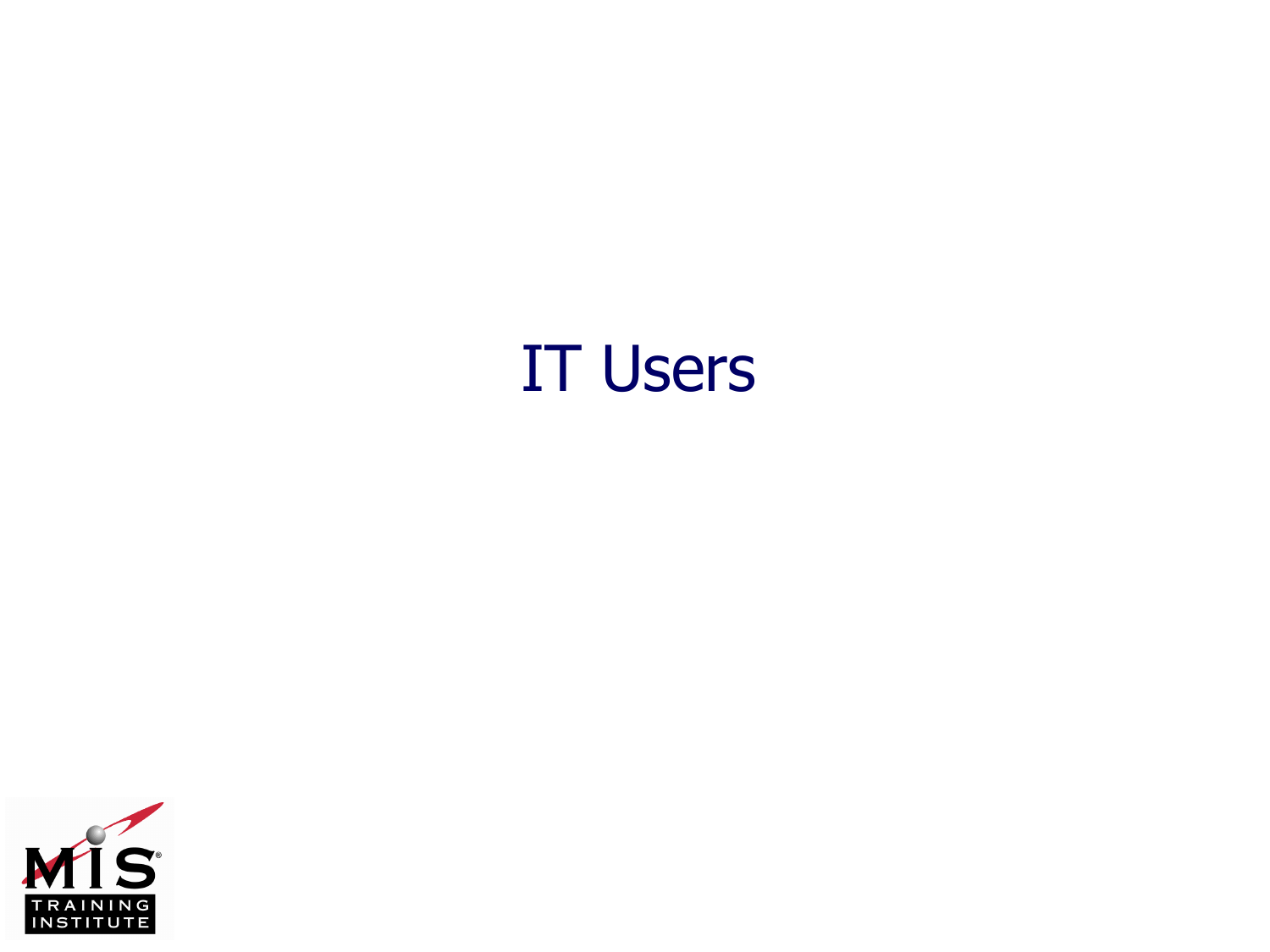### IT Users

- Viewing IT users Business Analysts, etc  $\Box$ 
	- No longer acceptable to 'accept risk'  $\Box$
	- Required to justify their access  $\Box$
	- Required to evaluate what they have done with the  $\Box$ access they have
	- Identify mitigating controls  $\Box$
	- Lookback procedures $\Box$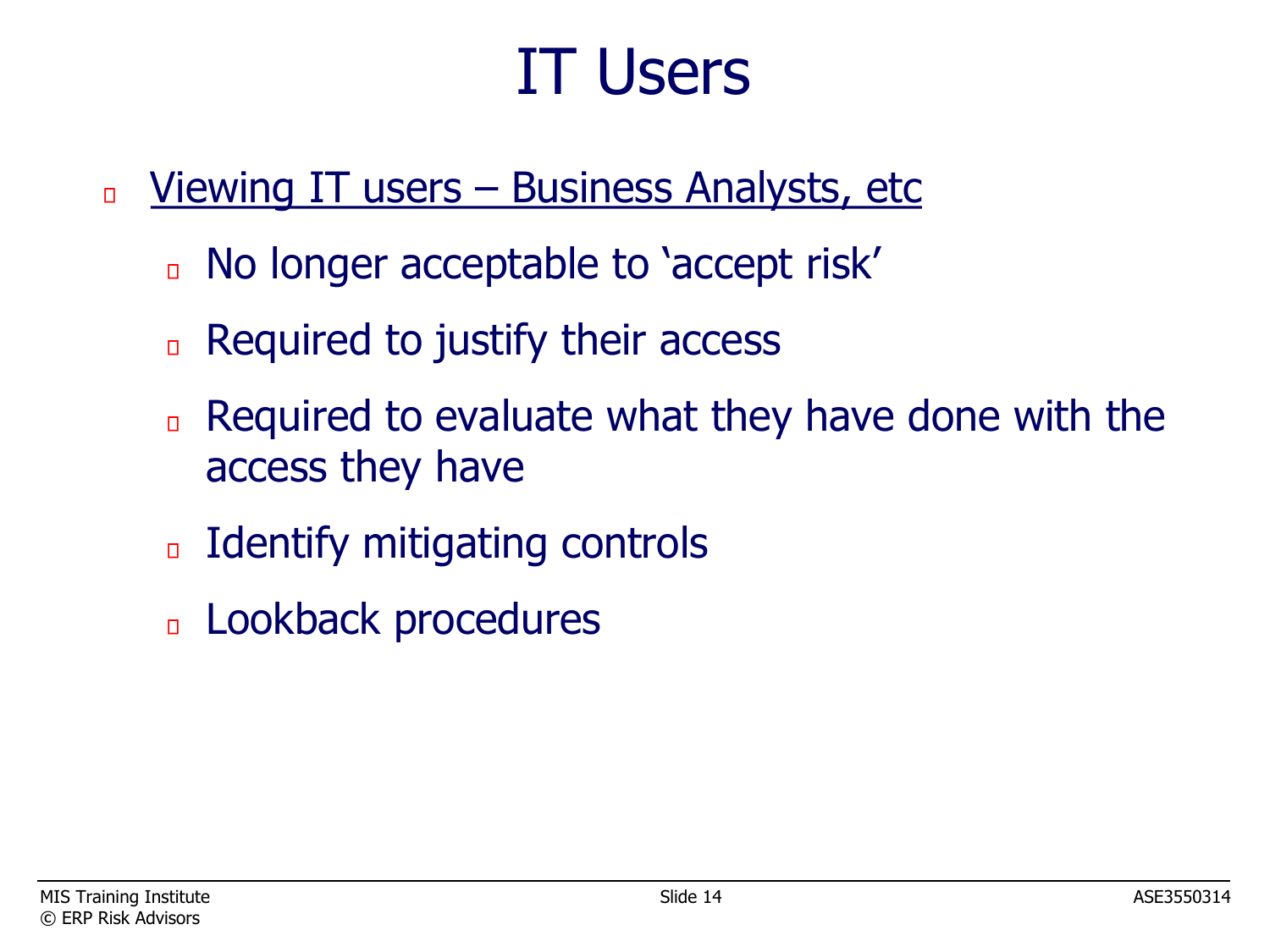#### Lookback Procedures

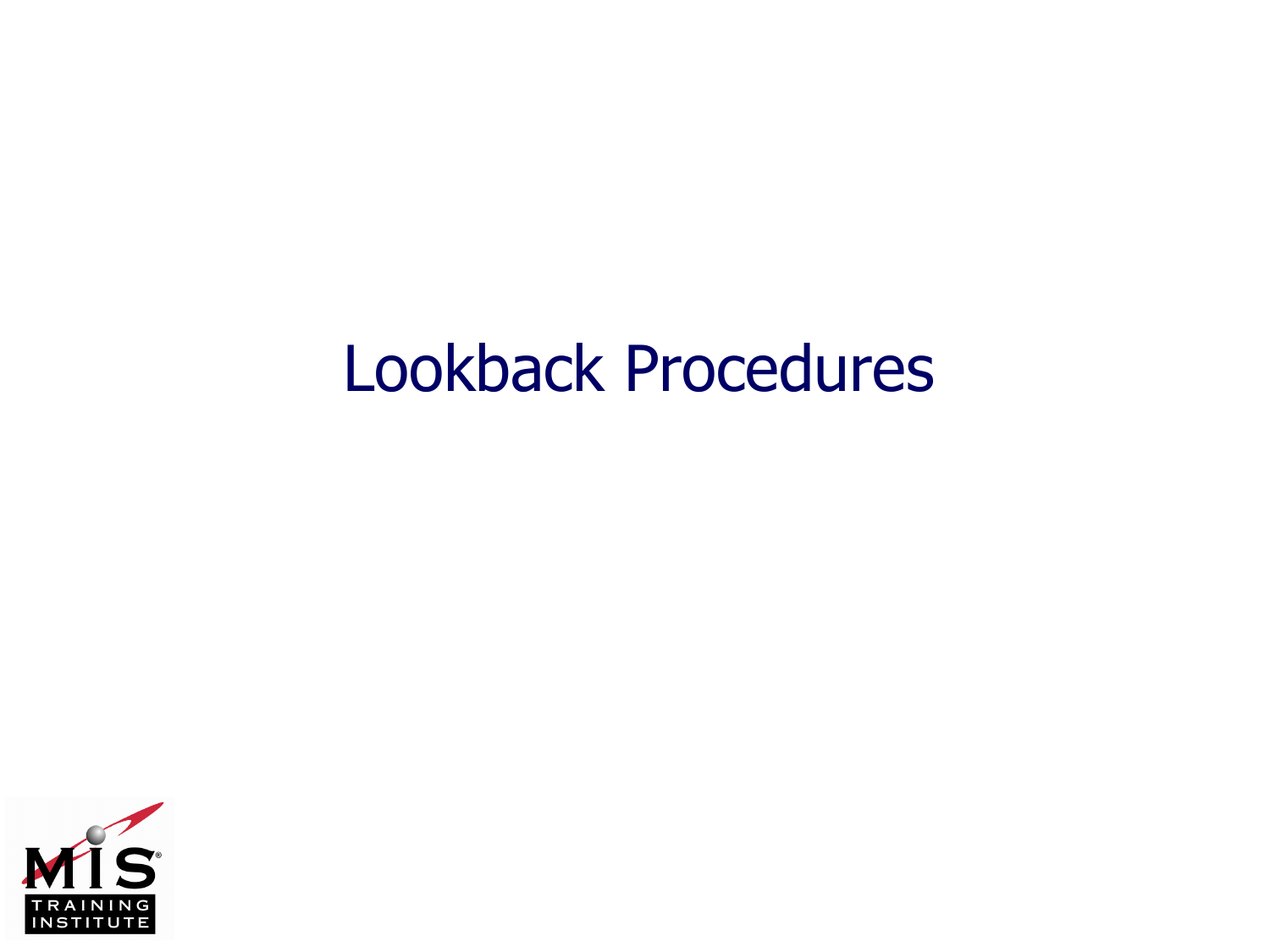# Lookback Procedures

- Those with unauthorized / unapproved access  $\Box$ 
	- Identify what users have done  $\Box$
	- Present changes to the process owner  $\Box$
	- Process owner to review and approve activity  $\Box$
	- Why are IT users making changes in Prod at all?  $\Box$
	- Super user access provides ability to:  $\Box$ 
		- n Master data
		- n Transactions
		- Configurations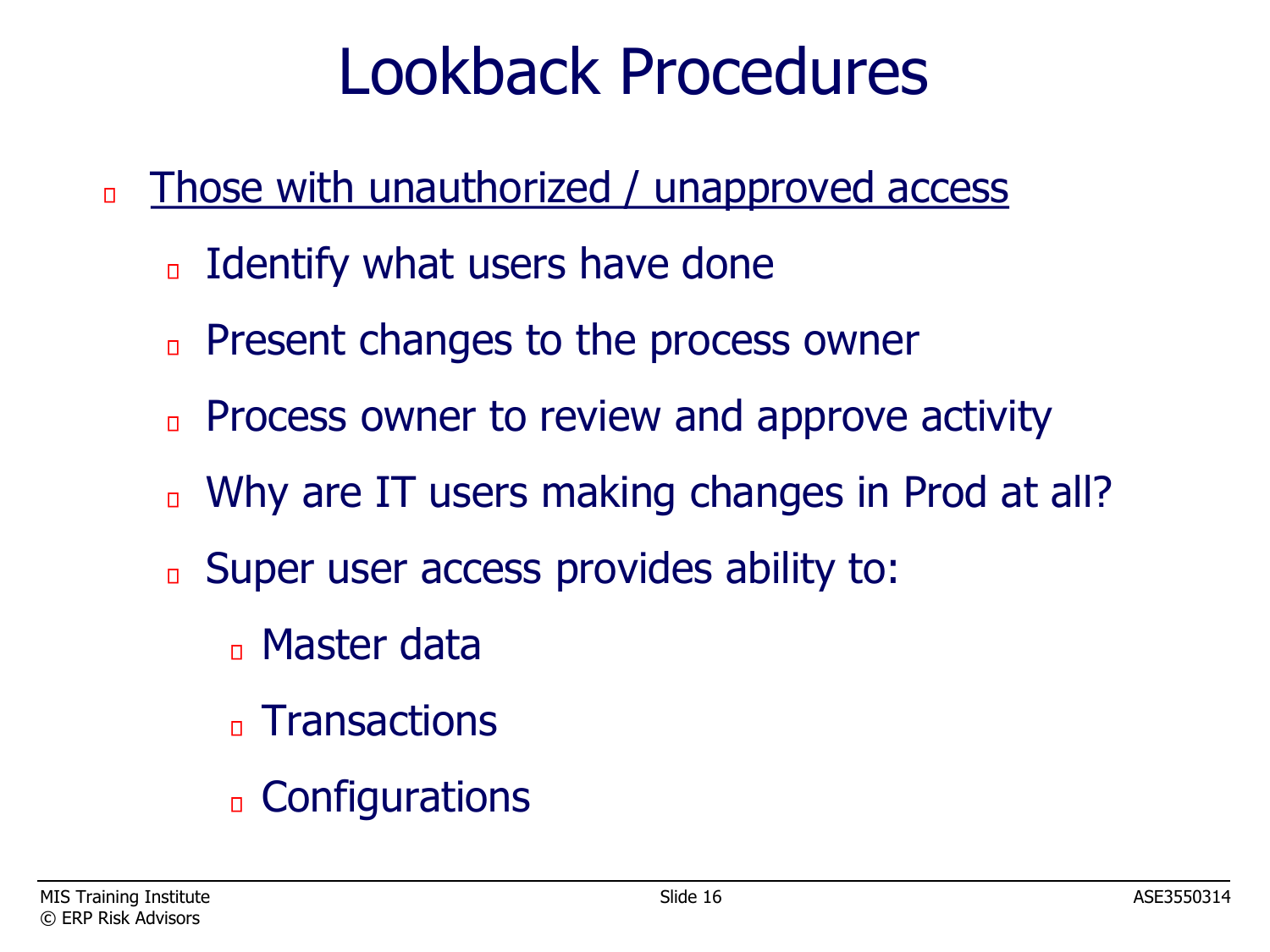#### GRC Software

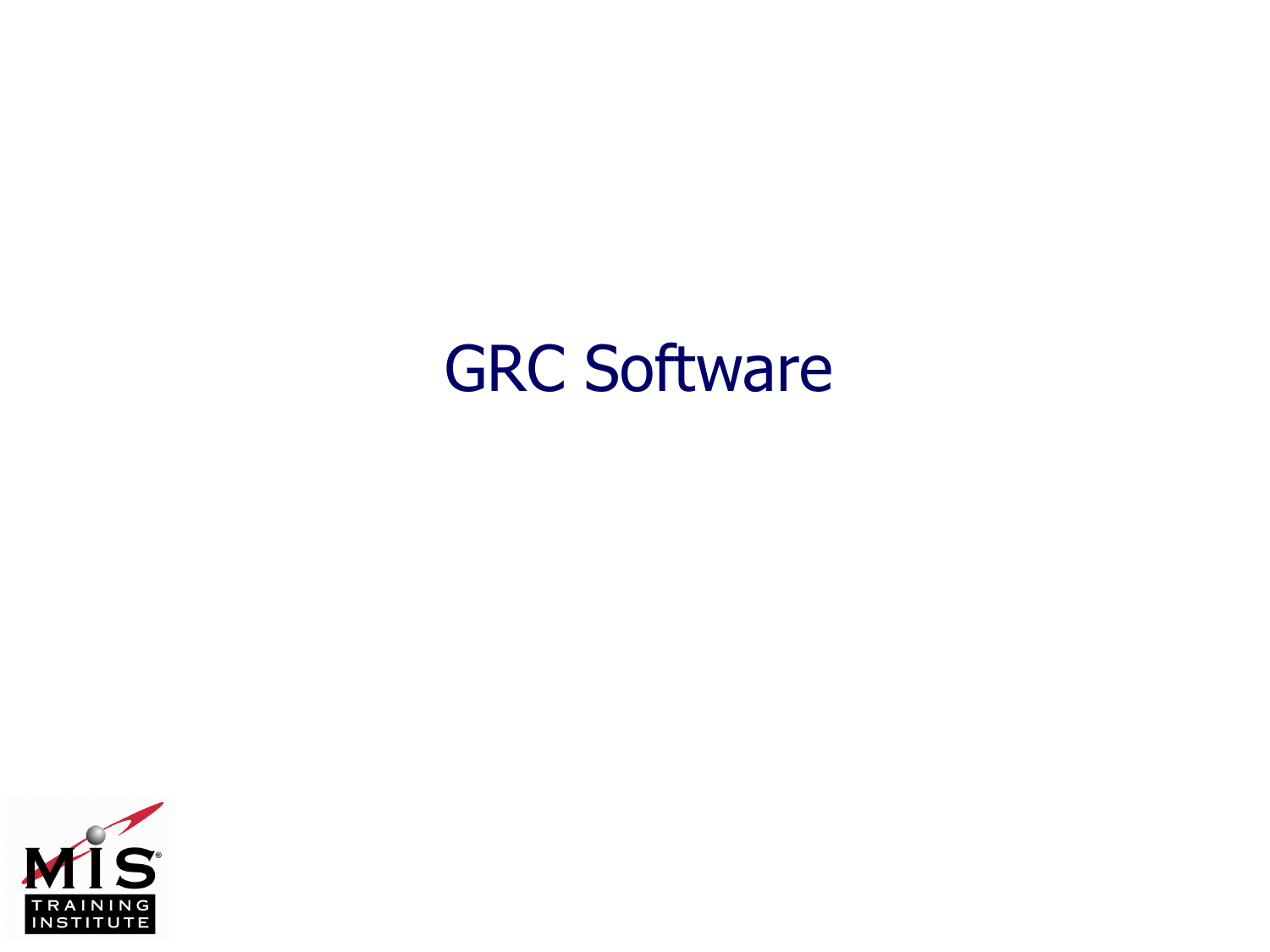### GRC Software

#### GRC Software

- Almost required by PWC
- Capable of:
	- SoD / Single Function Analysis
	- 1000+ rules / 2200+ functions
	- Prevent / Approve / Detect
	- Automate provisioning
	- Automate quarterly access reviews
	- Develop detailed audit trail of changes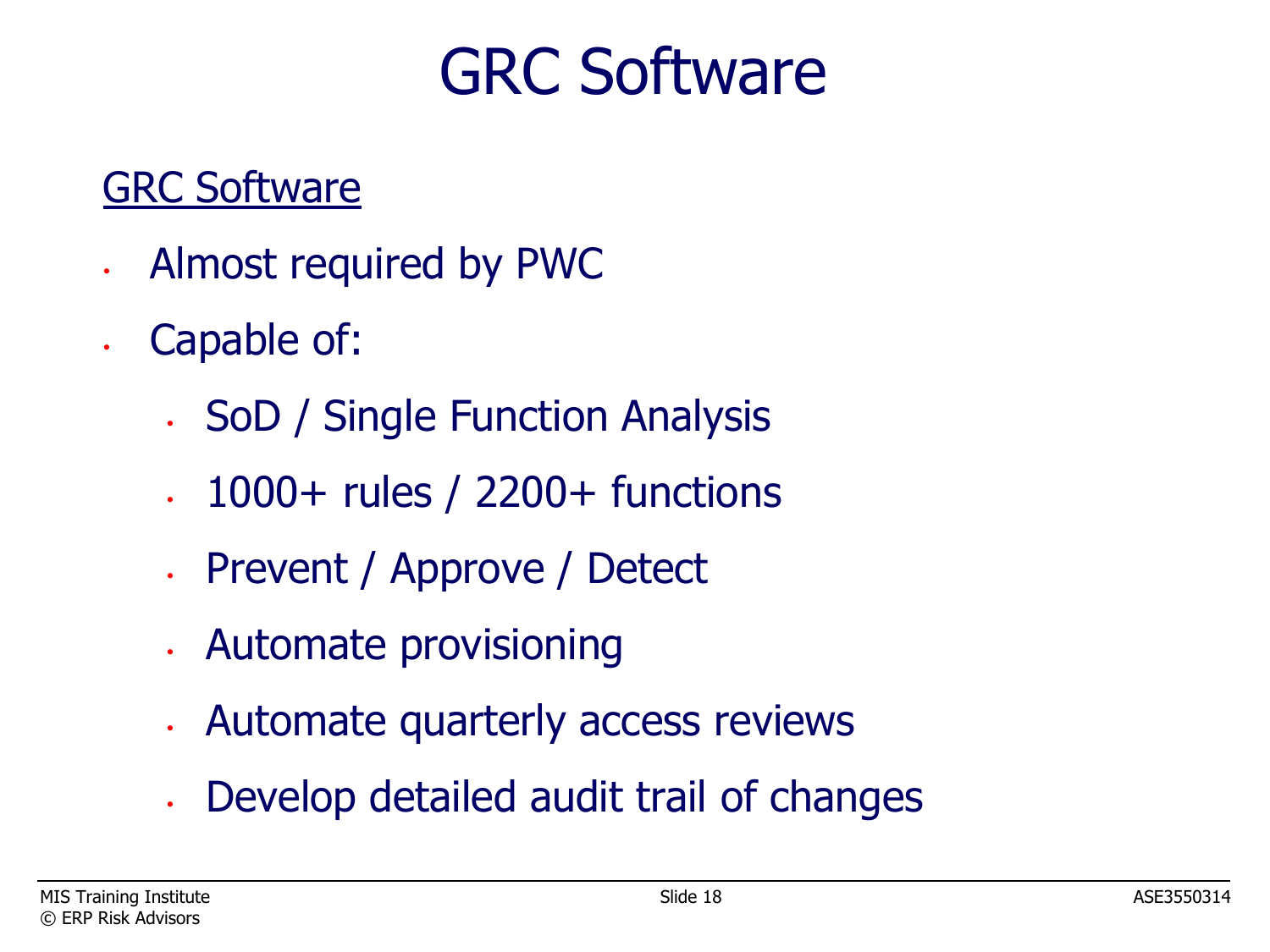# Wrap Up, Q&A, Contact Information

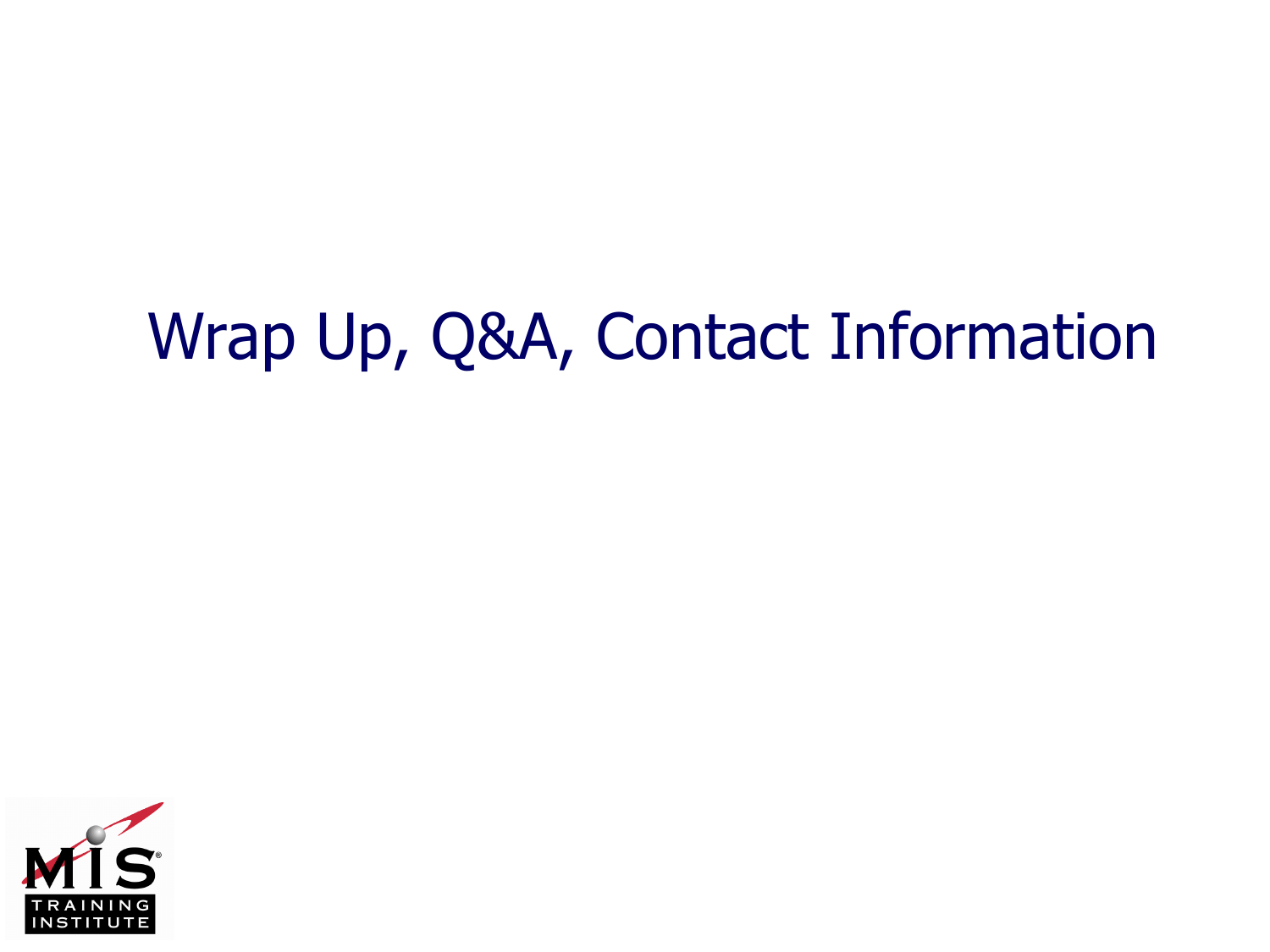# Services and offerings

- VAR, Implementation Partner of CaoSys GRC software that competes with Oracle's GRC suite
- Covering over 1,000 SoD and Sensitive Access rules, nearly 3,000 functions, and nearly 1,500 high risk concurrent programs
- Application security design / redesign
- Audit support particularly for application security and application controls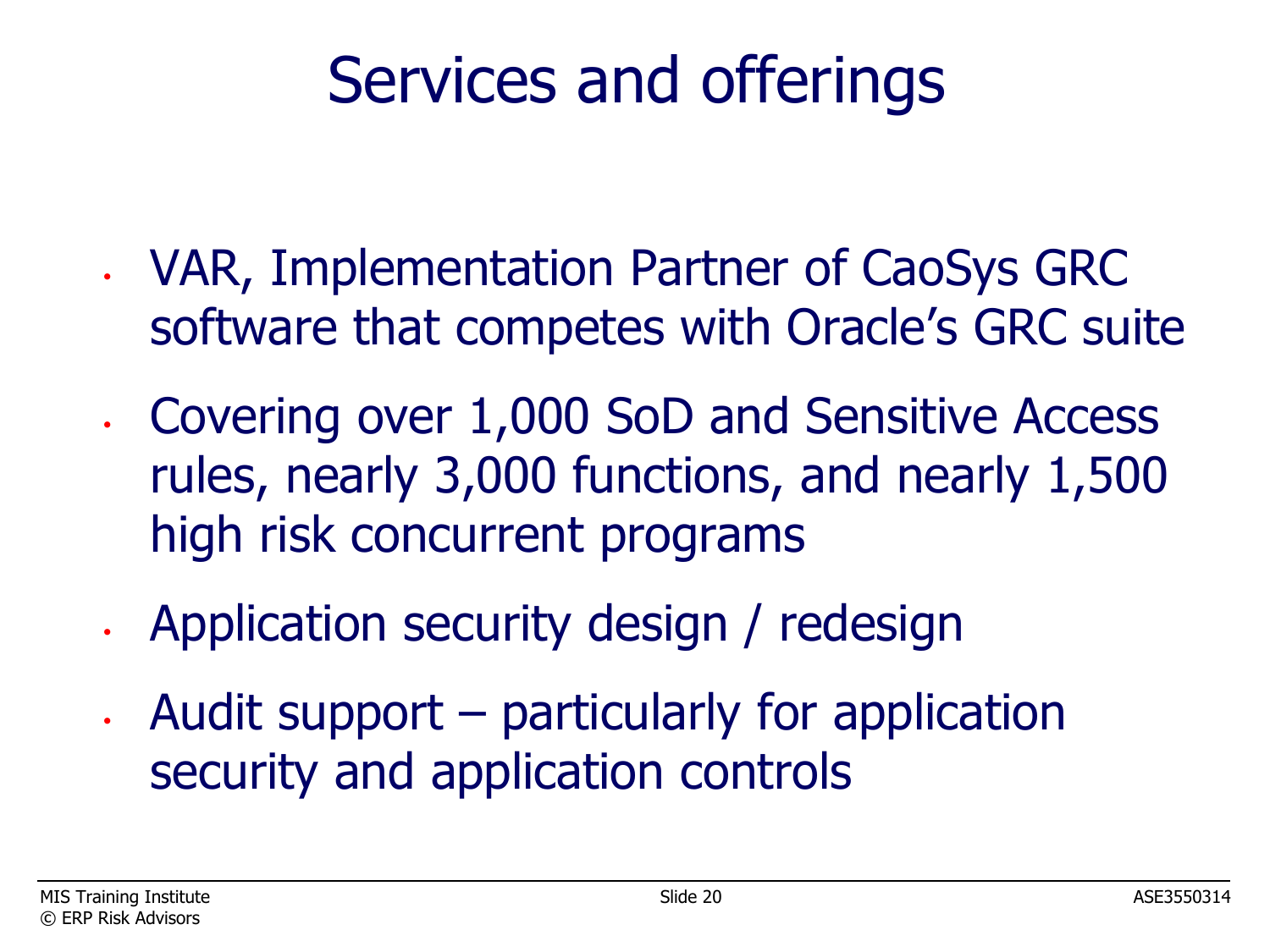# Services and offerings

- Health check / assessments for IT or internal audit
- Internal controls and security training through MISTI
	- Class in San Francisco 12-Dec to 14-Dec
	- http://misti.com/event[details?EVENTID=14209&ORGCODE=10](http://misti.com/event-details?EVENTID=14209&ORGCODE=10)